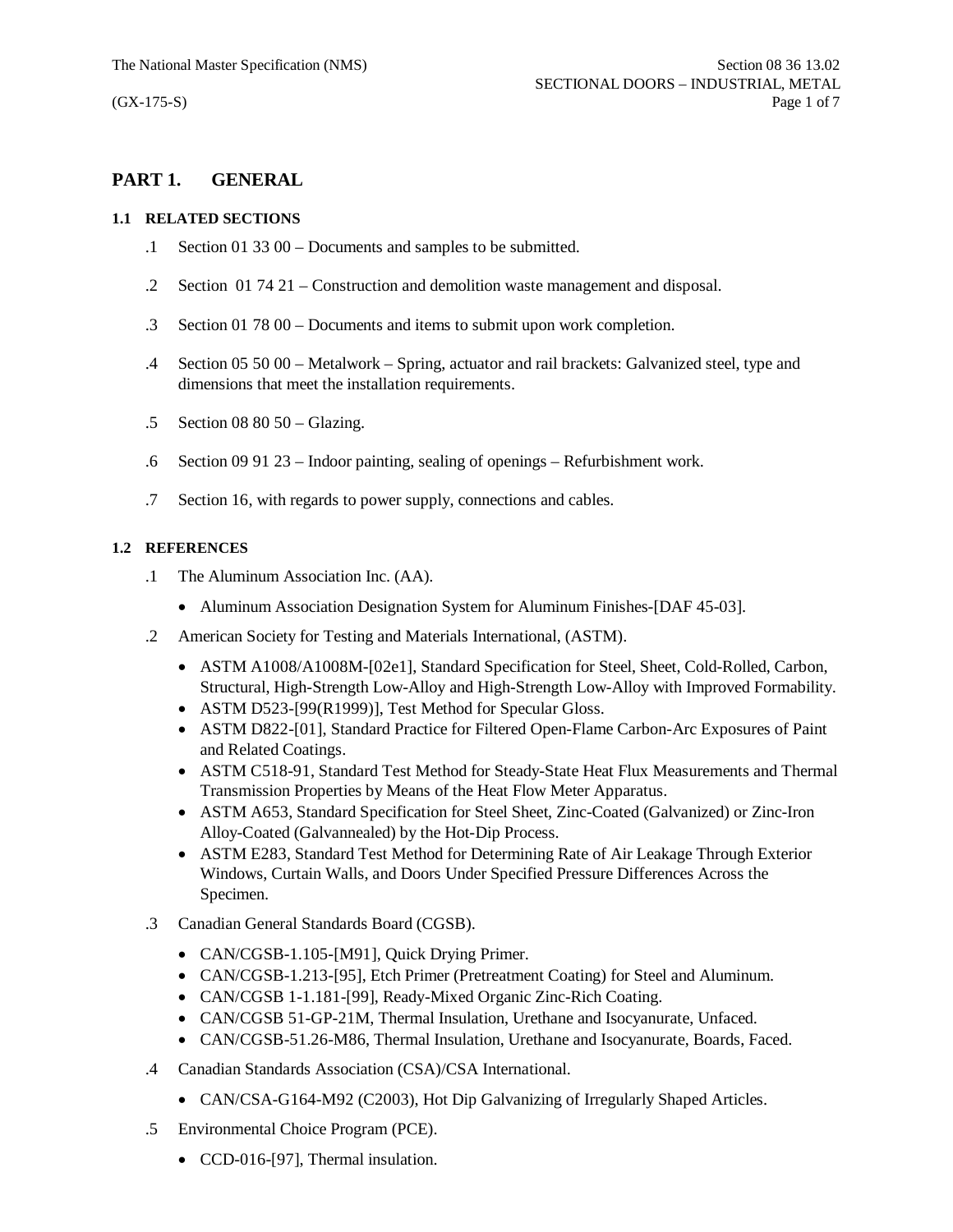- · CCD-047a-[98], Coatings, paints.
- · CCD-048-[95], Recycled water-borne surface coatings.

#### **1.3 DESCRIPTION OF THE WORKS**

- .1 Design requirements
	- Exterior doors and associated rails shall be designed to withstand a wind load of 1 kPa, with a deflection in the horizontal plane that does not exceed 1/240 of the width of the door opening. They shall be designed to comply with industry standards (DASMA).
	- Sectional doors shall have a thermal resistance value (RSI) of 2.81, according to standard ASTM C-518-91.
	- The doors and associated rails shall be designed to withstand at least 1 000 operating cycles per year and shall have a global lifetime of 10 years.

#### **1.4 DOCUMENTS/SAMPLES TO SUBMIT**

- .1 Specification sheets
	- · Submit the products' specification sheets and the manufacturer's data and documentation in accordance with Section 01 33 00.
- .2 Shop drawings
	- Submit the required shop drawings in accordance with Section 01 33 00 Documents and samples to be submitted.
	- · Shop drawings shall indicate: the door type, dimensions and service specifications; the materials; the type of operating mechanism; the location and details of the glazing; the details of hardware and accessories; and the required clearances and electrical connections.
- .3 Submit the installation instructions provided by the manufacturer.

### **1.5 DOCUMENTS/ITEMS TO SUBMIT UPON WORK COMPLETION**

.1 Provide the instructions required for the operation and maintenance of overhead doors and their hardware parts, and include them into the manual specified in Section 01 78 00 – Documents and items to submit upon work completion.

#### **1.6 QUALITY ASSURANCE**

- .1 Test reports: Submit test reports certifying that the products, materials and equipment comply with the physical characteristics and performance criteria laid down in the provisions.
- .2 The manufacturer shall have an established program of quality control such as ISO-9001:2008.
- .3 The installation work shall be carried out by a company with recognized experience in the specified type of product.

#### **1.7 WASTE MANAGEMENT AND DISPOSAL**

- .1 Separate and recycle waste materials in accordance with Section 01 74 21 Construction and demolition waste management and disposal, as well as the requirements laid out in the waste reduction plan.
- .2 Remove all packaging materials from site and route them to appropriate recycling facilities.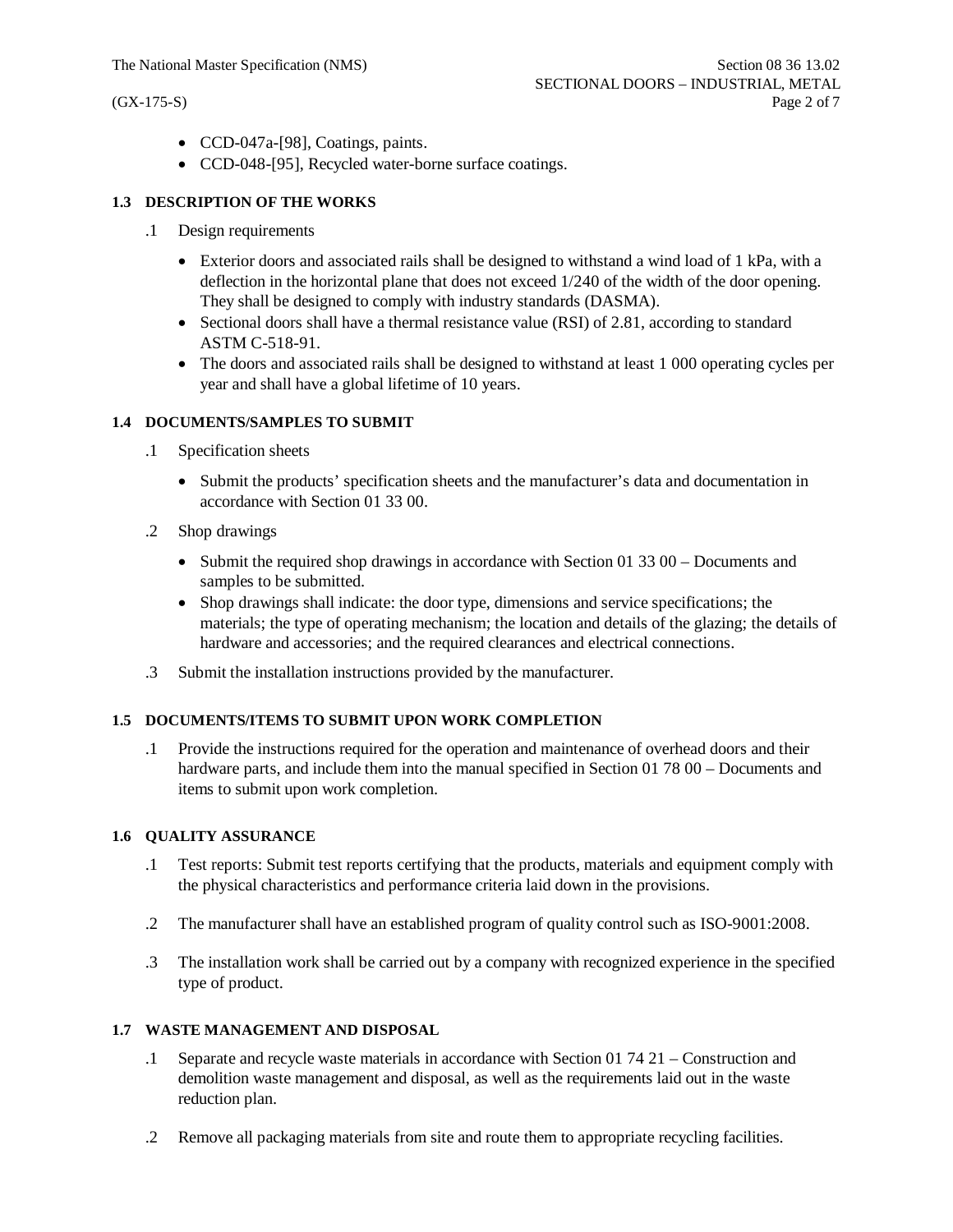- .3 Place corrugated cardboard, polystyrene and plastic packaging materials in the appropriate on-site recycling bins in accordance with the waste management program in effect on the site.
- .4 Route unused metal wiring and items to a metal recycling facility approved by professionals.
- .5 Route unused paint products to an authorized collection site for hazardous materials approved by professionals.
- .6 It is prohibited to dump unused paint products in the sewer, in a stream, in a lake, on the ground or any other place where it might pose a risk to health or the environment.
- .7 Unused or damaged glazing materials are not recyclable and are excluded from municipal recycling programs.

#### **1.8 MAINTENANCE**

- .1 Replacement equipment and materials
	- Provide the required spare parts in accordance with Section 01 78 00 Documents and items to submit upon work completion.
	- Provide the following spare parts for up-and-over sectional doors:
		- .1 Panels;
		- .2 Rollers;
		- .3 Weatherstripping;
		- .4 Springs.
	- Store the equipment at the specified location. Identify each item by associating it with the relevant door.

## **PART 2. PRODUCTS**

### **2.1 MATERIALS AND EQUIPMENT**

- .1 Galvanized steel plate: Commercial grade, with Z275 zinc coating.
- .2 Steel plate: Commercial grade, complying with standard ASTM A1008/A1008M, type (E), surface-mounted, with woodgrain finish.
- .3 Aluminum profiles: AA6063-T5 alloy of the Aluminum Association.
- .4 Primer paint: Complying with standard CGSB-1.181, for galvanized steel works.
- .5 Thermal insulation: Complying with design and environmental requirements.
- .6 Glazing: Complying with design requirements.

### **2.2 DOORS**

- .1 The doors shall be the GX-175-S model, as manufactured by Portes Garex.
- .2 Polyurethane foam insulation, without CFC & HCFC at a density of 40.4 kg/m<sup>3</sup>. The insulation shall comply with the standard ONGC 51-GP-21M & 51.26-M86.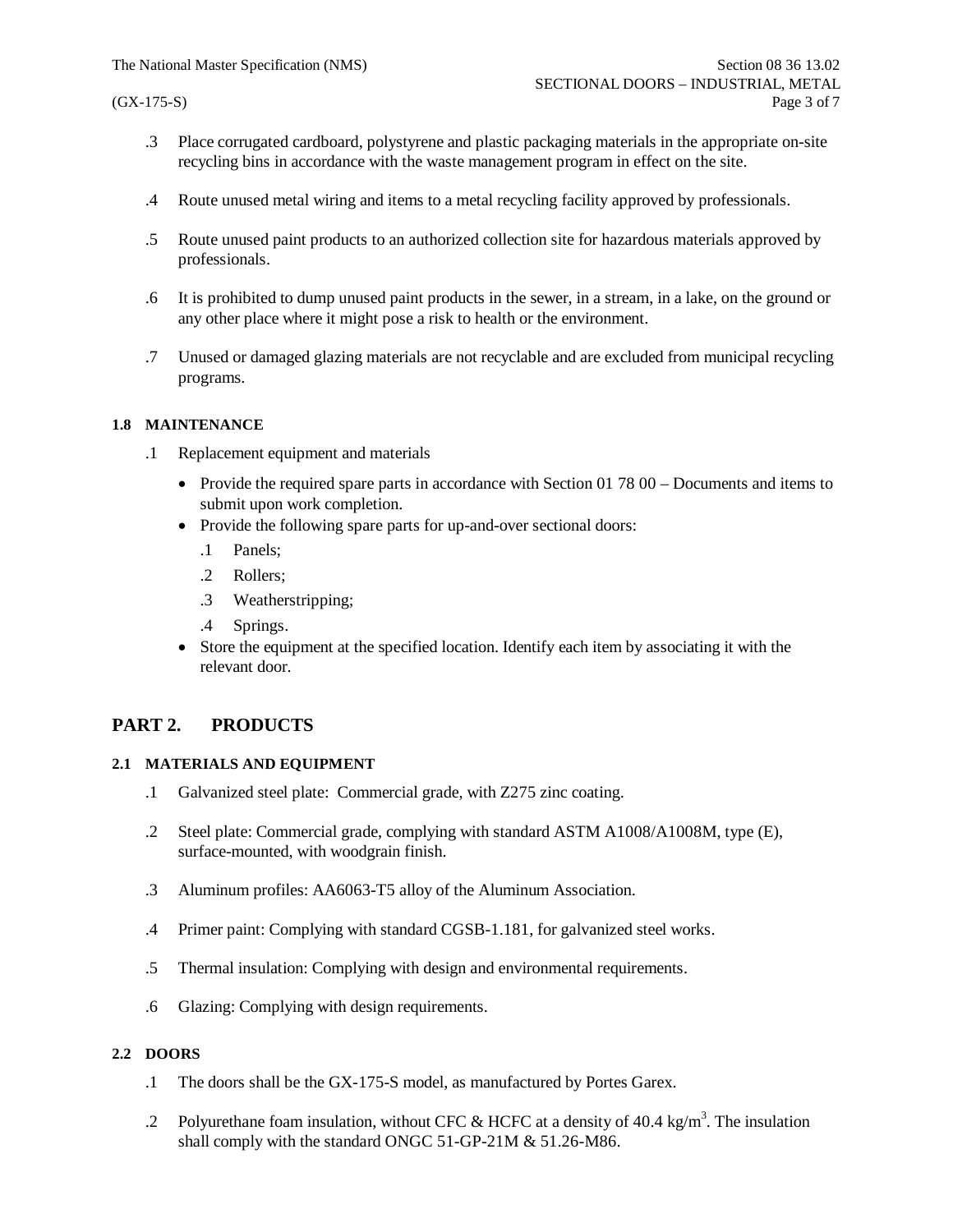- .3 Panels: Made of 26-gauge rolled steel panels fitted with 14-gauge steel reinforcement bars. Panels shall be 45 mm thick and have a woodgrain finish with 4 horizontal grooves.
- .4 Windows: 3 mm double-glazed sealed units mounted on a stainless steel spacer. Glazing shall be inserted into a PVC frame. The size and number of windows shall conform to the specifications.
- .5 Glazed panels: 3 mm double-glazed sealed units mounted on a stainless steel spacer. Glazing shall be inserted into a 1.73 mm thick tubular aluminum profile, which shall be white, black or naturally coloured anodized aluminum.
- .6 Assembly of the various parts: Arc or spot welding, riveting, or by means of adhesive and screws.
- .7 Primer paint: Doors shall be manufactured from prepainted steel parts.

### **2.3 PREFINISHED STEEL PLATE**

- .1 Prefinished steel plate, factory-coated with a layer of polyester.
	- Colour: Selected among the manufacturer's standard colours.
	- Specular gloss: 30 units minimum, with a tolerance of  $\pm$  5 units, according to the standard A-653, CS type B.
	- · Thickness of the paint layer: At least 20 micrometres.
	- Resistance to weathering: 10 years.

## **2.4 WEATHERSTRIPPING**

- · **PVC** weatherstripping, full width at the top and bottom of each section to ensure thermal breakage and airtightness according to standard ASTM E-283.
- · U-shaped extruded neoprene weatherstripping, full width, to install at the bottom of the doors in a **PVC or aluminum** extrusion.
- · 65 mm flexible weatherstripping installed on top of the upper panel using a **PVC or aluminum** moulding.
- · Extruded weatherstripping made of **PVC, commercial aluminum or aluminum screw cover** and high-quality vinyl for intense cold, to install on the side and top bars of the door frames, in accordance with the manufacturer's specifications. The weatherstripping colour shall be selected from the manufacturer's standard colours

### **2.5 TYPE OF DOOR OPERATION**

- .1 Doors shall be equipped with the following accessories depending on the type of door operation.
	- · Manual operation: Two handles installed inside.
	- · Mechanical operation: **chain pick, chain hoist.**

### **2.6 INDUSTRIAL HARDWARE**

- .1 Guiding rails: **Standard configuration, for door opening with low headroom, elevation, vertical or roof pitch**, 75 mm in width, galvanized steel at least 2.75 mm (12 gauge) thick, bare metal.
- .2 Guiding rail brackets: Continuous or galvanized steel angle, 2.75 mm (12 gauge) thick, bare metal.
- .3 Balancing springs: 10 000-cycle oil-tempered heavy duty torsion springs, fitted with brackets in accordance with the manufacturer's specifications.
	- · Cable drum: 133 mm minimum, die-cast aluminum.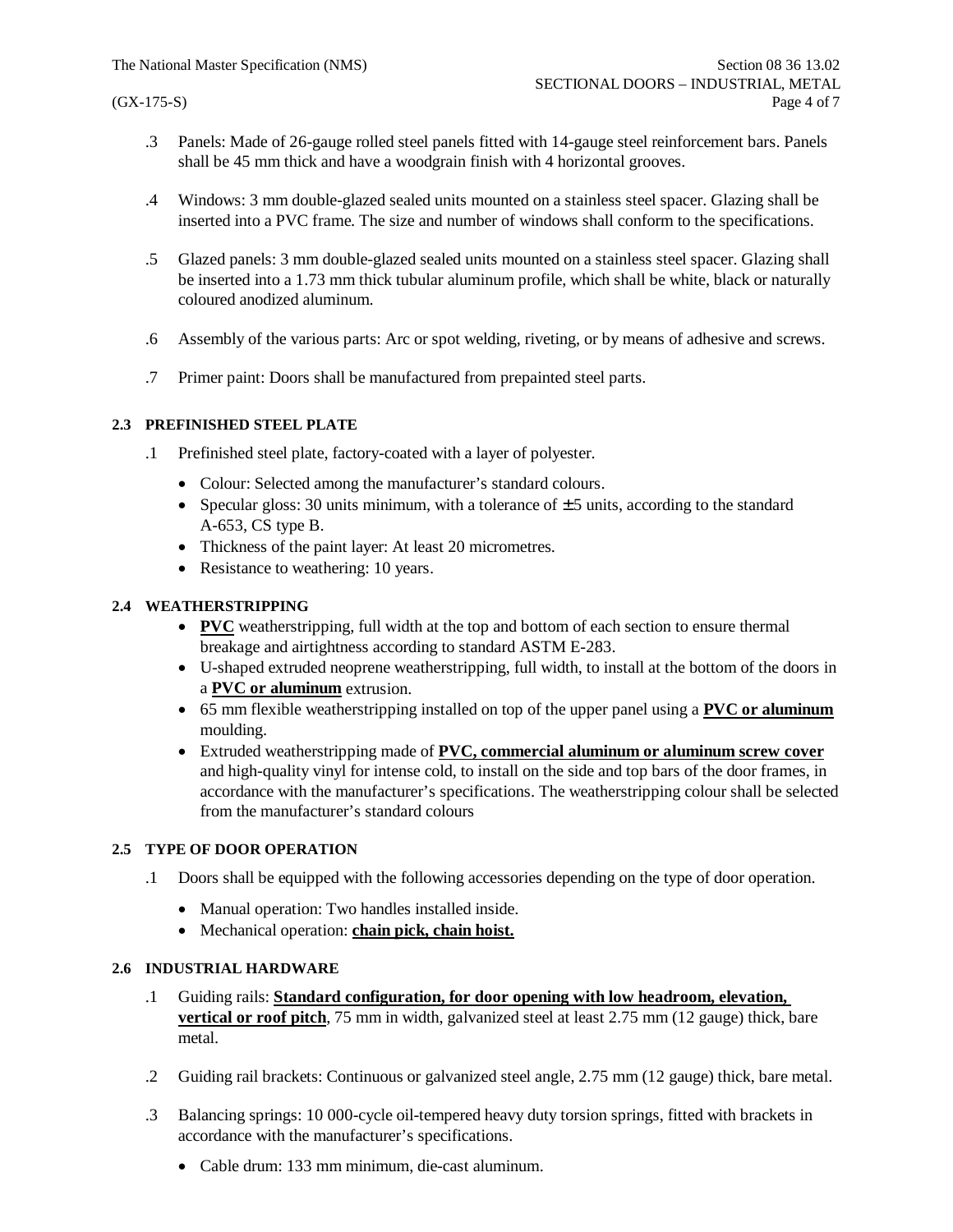- Shaft: Diameter of 25,4 or 32 mm, galvanized steel.
- .4 Top roller holders: Galvanized steel, 3.13 mm thick, adjustable.
- .5 Rollers: Hardened steel, oil lubricated, free lateral movement, ball bearing, 75 mm diameter, solid steel bandage.
- .6 Hinges: Heavy duty, single or double, galvanized steel, 3.13 mm thick, in accordance with the manufacturer's specification.
- .7 Cable: Aircraft cable, galvanized steel, 4 mm diameter minimum, in accordance with the manufacturer's specifications.
- .8 Reinforcements: Doors 3708 mm and over shall be provided with horizontal reinforcement bars. The type of reinforcement bar will depend on the door's width. Consult the engineering department in order to comply with deflection standards.
- .9 Precision bearing: High-quality ball bearing for doors over 300 kg or more than 50 000 cycles.
- .10 Pusher springs.
- .11 Rail guards: Height of 1524 mm, shaped steel plate approximately 5 mm thick.
- .12 101 mm diameter exhaust port.
- .13 Safety device that immobilizes door upon detection of a cable break when closing the door; maximum load of 1 000 kg.
- .14 Steel caps, 20 gauge, 1.06 mm.

#### **2.7 ELECTRIC DOOR OPENERS**

- .1 Electric door openers: With driving shaft, **central or side** mounting.
- .2 Electric motors, control devices, remote control stations with push buttons, relays and other electrical devices: CSA-approved, in a CSA-type enclosure.
- .3 Electrical power supply: **120, 240, 600**V, **1, 3** phases, 60Hz.
	- Motor:  $\frac{1}{2}$ ,  $\frac{3}{4}$ , 1 hp.
- .4 Control devices comprising a built-in motor reversing switch, a thermal protection device against overloads, and a push button, as appropriate. Optional solenoid brake.
- .5 Tensioning bar between the door shaft and the actuator.
- .6 Control devices:
	- Remote control stations with push buttons: Surface-mounted, with push buttons identified as OPEN-STOP-CLOSE.
	- · Key switch installed on push button.
	- Photoelectric cell.
	- Auto-close timer.
	- Remote transmitter.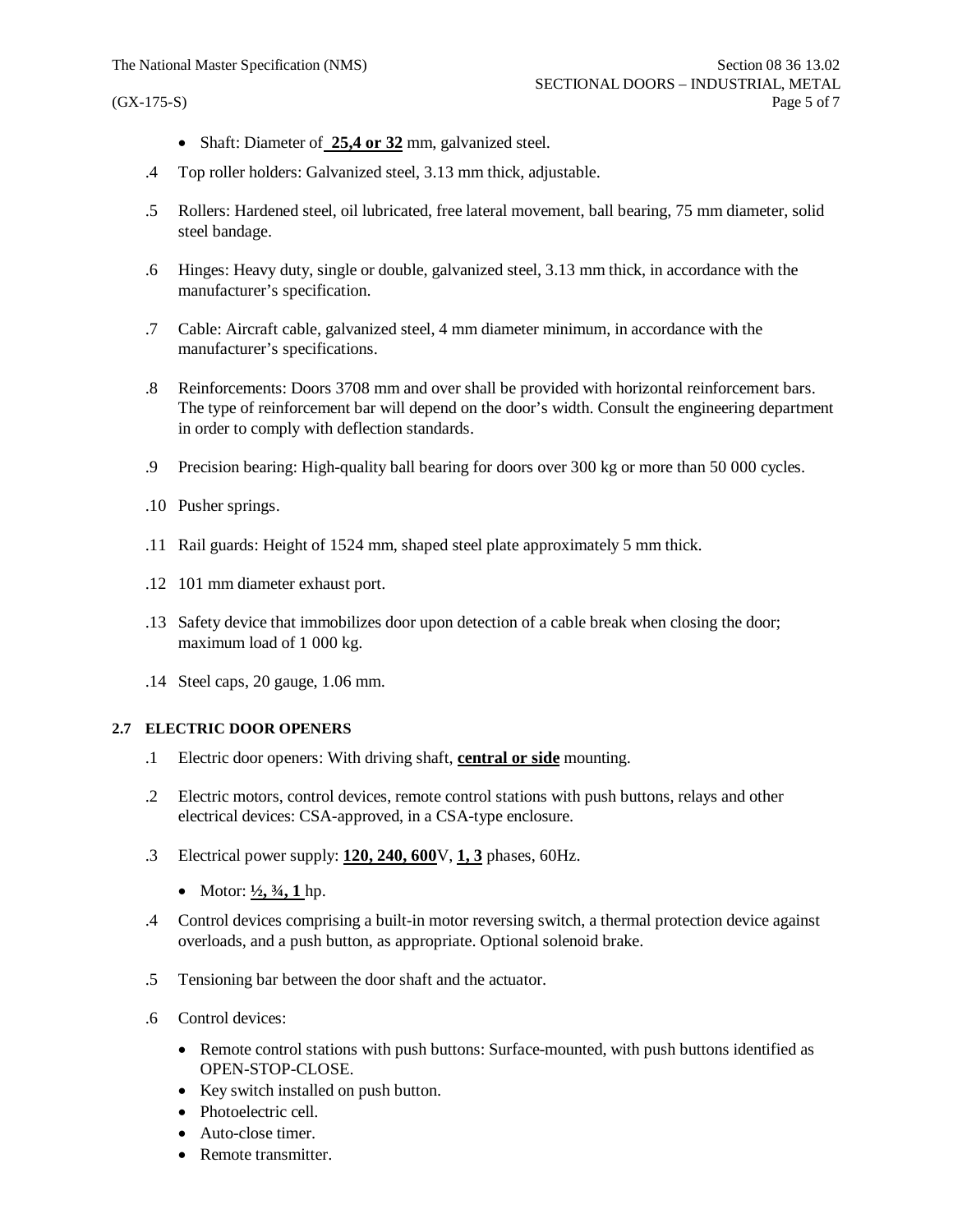- Safety switch: Set of contactors hidden in a rubber safety edge at the bottom of the doors and along the full width of the doors. When an obstacle is detected, this device stops the closing of the door and command its immediate reopening.
- .7 Manual operation of doors equipped with a door opener with a driving shaft
	- · A device, operated from the ground, shall allow for the disengagement of the opener's driving shaft and the manual operation of the door in case of failure of the power supply.
	- The door opener shall include the following:
		- .1 A lock switch that cuts the power supply as long as the door opener is in manual operation mode.
- .8 Manual operation of doors equipped with a central door opener
	- The door opener must be connected to the door via a device that allows for quick uncoupling in case of failure of the power supply.
- .9 Automatic switch-on and switch-off lighting fixtures, equipped with a timer.
- .10 Door operating speed: 300 mm/s.
- .11 Control transformers: For 24 VAC control voltage.
- .12 Mounting brackets: Galvanized steel, thickness and dimensions that meet the installation requirements.

# **PART 3. IMPLEMENTATION**

### **3.1 MANUFACTURER'S INSTRUCTIONS**

.1 Compliance: Comply with the manufacturer's written requirements, recommendations and specifications, including technical bulletins and installation instructions provided in the product catalogs and on packaging cartons, as well as indications found on specification sheets.

### **3.2 INSTALLATION**

- .1 Install doors and related hardware parts according to the manufacturer's instructions.
- .2 Secure rails and door openers properly and fix the brackets to the load-bearing framework.
- .3 If necessary, touch up the areas where the galvanized finish has been damaged during assembly with primer.
- .4 Install electrical motors, control devices, control stations with push buttons, relays and other electrical equipment required for the operation of the doors.
- .5 Lubricate springs and adjust moving parts to ensure smooth operation of doors.
- .6 Adjust weatherstripping to ensure proper weathertightness.
- .7 Adjust doors to ensure smooth operation.